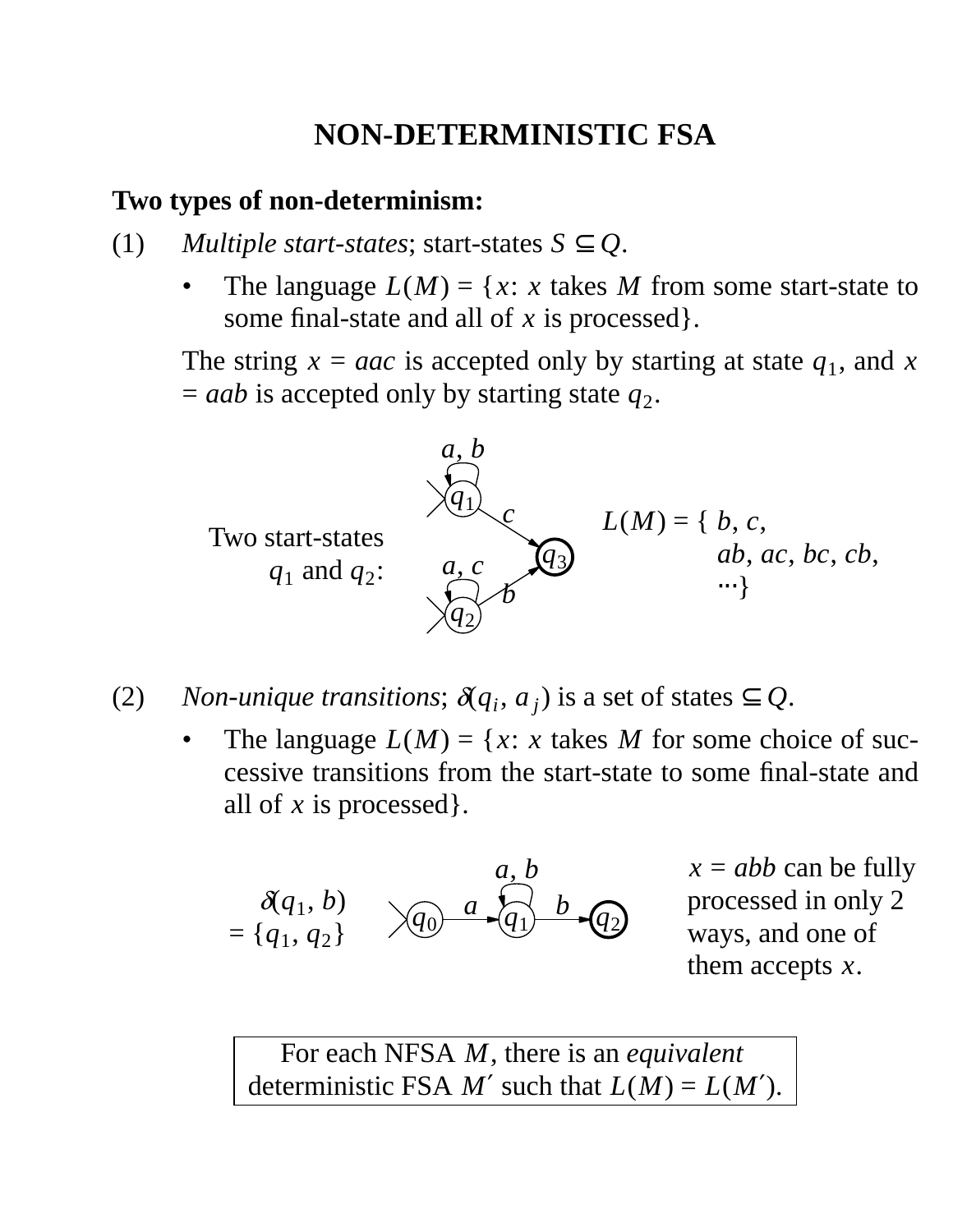## **REVERSING AN FSA MAY CREATE A NFSA**



#### **Reversing an FSA:**

- Reverse direction of each transition (may create non-determinism).
- Make the start-state the final-state.
- Make each final-state a start-state (may create non-determinism).

#### **Reverse of a Language** *L***:**

•  $L^r = \{x^r : x \in L\}$ , where  $x^r = a_k a_{k-1} \cdots a_2 a_1$  if  $x = a_1 a_2 \cdots a_{k-1} a_k$ .

If *L* is regular, then  $L^r$  is also regular.

In 
$$
M: \quad \sqrt{q_0} \xrightarrow{a_1} \sqrt{q_1} \xrightarrow{a_2} \sqrt{q_2} \xrightarrow{a_3} \cdots \xrightarrow{a_{k-1}} \sqrt{q_k} \xrightarrow{a_k} \sqrt{q_k}
$$

In 
$$
M'
$$
:  $(q_0-a_1-q_1)-a_2-q_2)-a_3...$   $q_{k-1}q_{k-1}-a_k-q_k$ 

## Question: If *M* has an error-state, then what will happen to it in  $M^r$ ? Can the reversal process create unreachable states?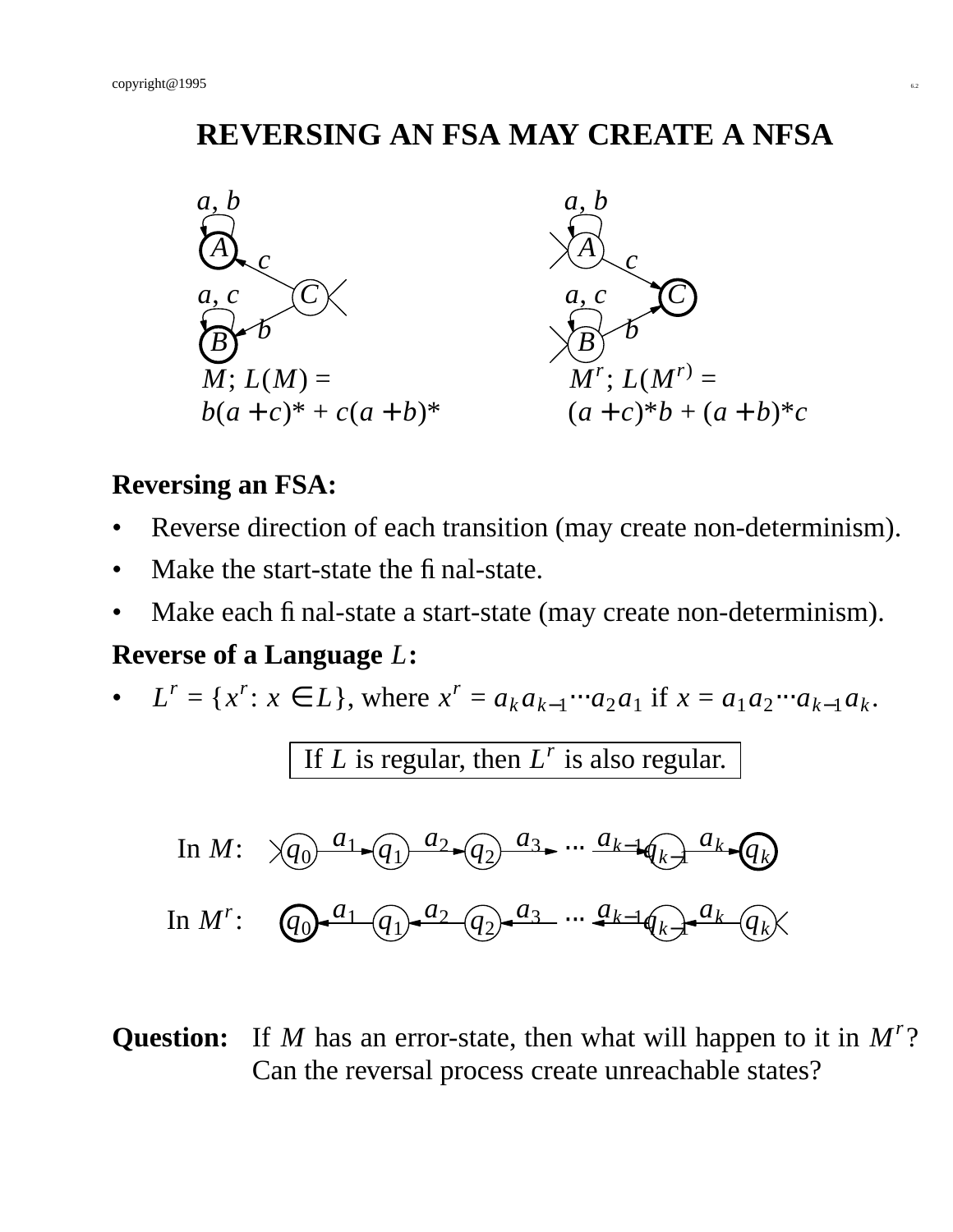# **MULTIPLE START-STATES ELIMINATION USING** <sup>λ</sup>**-TRANSITIONS**

## <sup>λ</sup>**-transition:**

An FSA can change state by using a  $\lambda$ -transition and without reading an input symbol.

## **Elimination of Multiple Start-states:**

- Add a new state *s* and make it the only start-state.
- Add a λ-transition from *s* to each of the original start-state.
- No change in final-states or other transitions.



# **Question:**

•? Give an example FSA to show that it is not enough to add a new state *s*, make it the only start-state, and for each  $a_j$  add the following transitions at *s*:

> $\delta(s, a_j) =$ *qi*  $\bigcup \delta(q_i, a_j)$ , union over all start-states in *M*.

(We have to make the new start-state *s* also a final-state if one or more the original start-states is a final-state.)

•? Show the resulting FSA when we apply the above construction to the FSA shown at the top left. Does it change the language?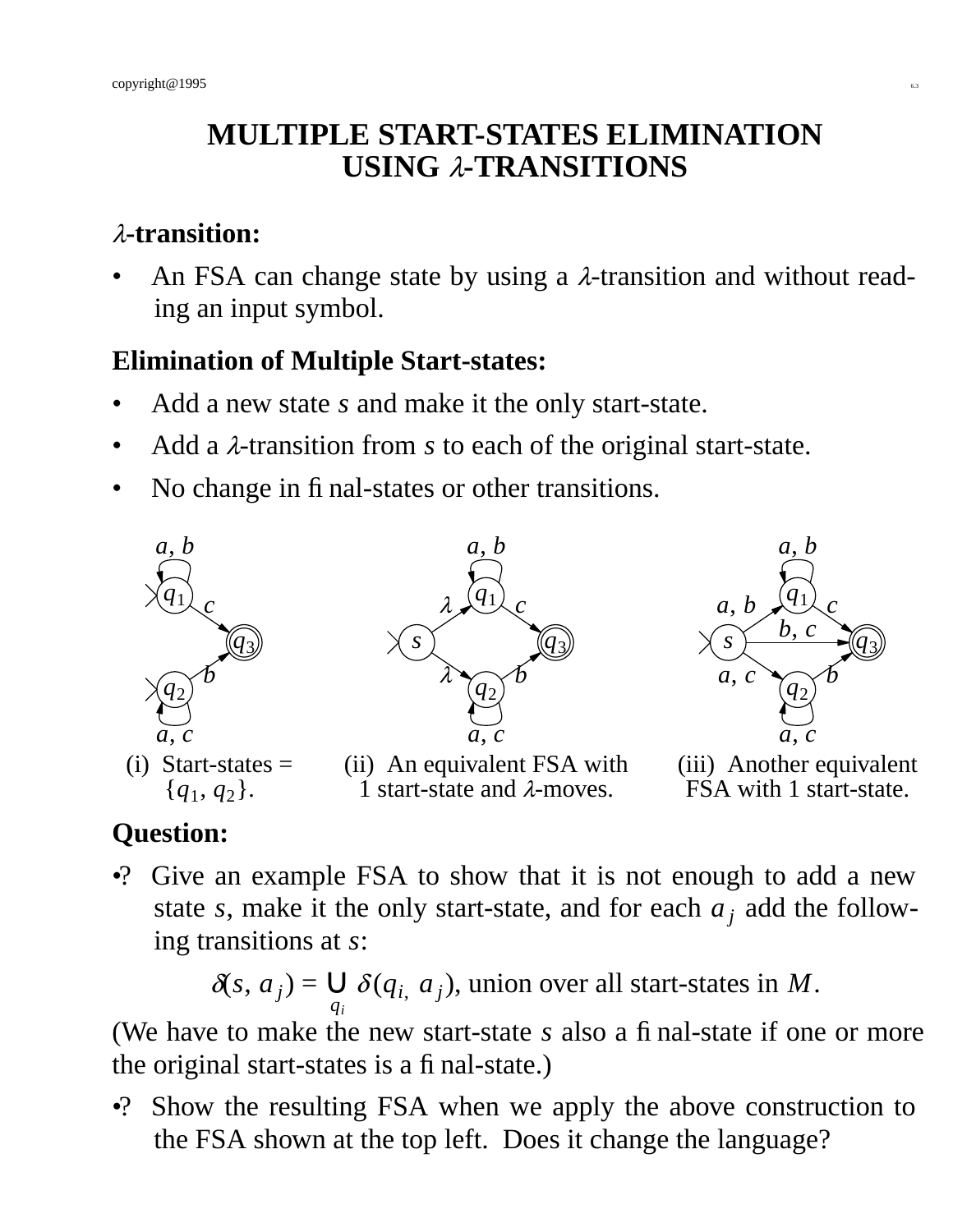## **SUBSET-CONSTRUCTION METHOD FOR CONVERTING NFSA TO FSA**

- The new FSA  $M'$  cannot simulate all alternative paths  $\pi(x)$  in the original FSA *M* for an input string *x*, because the number of  $\pi(x)$ can be exponentially large (in  $|x|$ ) and M' has finitely many states.
- Instead, *M'* keeps track of the end points  $E(x)$  of the paths  $\pi(x)$ ; *x* is accepted  $E(x)$  contains one or more final-states of M.
- The end-points of the paths  $\pi(x)$  form a subset of Q in M, and there are only  $2^{|Q|}$  many different subsets.
- If  $x = a_1 a_2 \cdots a_j$  and  $x' = xa_{j+1}$ , then  $E(x') =$  $q_i \in E(x)$  $\bigcup_{\Gamma(\cdot)} \delta(q_i, a_{j+1}).$



#(paths  $\pi(x)$  for processing  $x = abab^n$ ) =  $n+2$ .

 $(1)$ <sup>*a*</sup> $(2)$  $(2,3)$  $(2,4)$  $^{b}$   $(2,3,4)$  $^{b}$   $(2,3,4)$ 

Use the subsets of *Q* as the states of the new FSA.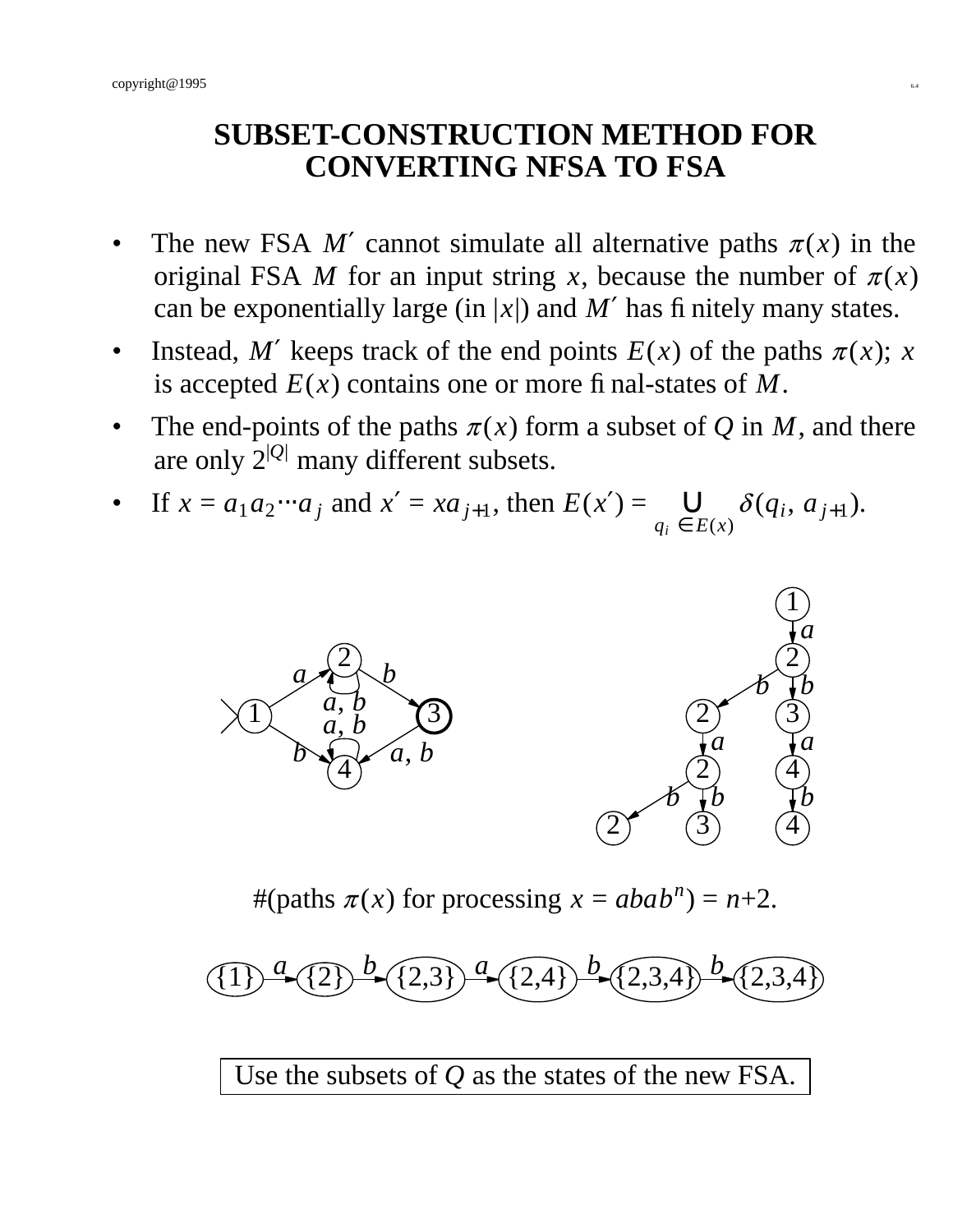## **THE SUBSET-CONSTRUCTION**

### **Av oid construction of unreachable states:**

- (1) Choose the set of all start-states in *M* as the start-state  $S_0$  of the new FSA *M*′.
- (2) While there is a state  $S_j$  for which the transitions have not been determined, do the following: For each input symbol  $a \in \Sigma$  in *M*,
	- $(i)$  Let  $S =$  $q_i \in S_j$  $\bigcup_{a} \delta(q_i, a)$ . (It may happen that  $S = \emptyset$ .)
	- (ii) If *S* is not already a state in  $M'$ , then add it as a new state.
	- (iii) Add the transition  $\delta S_j$ ,  $a$ ) = *S* in *M'*.
- (3) Make each state  $S_j$  in M' a final-state if it contains one or more final-states of *M*



**Note:** If we did not have the dead-state 4 in the above example, then 4 would be removed from all states in the new FSA; the state {4} would now become ∅.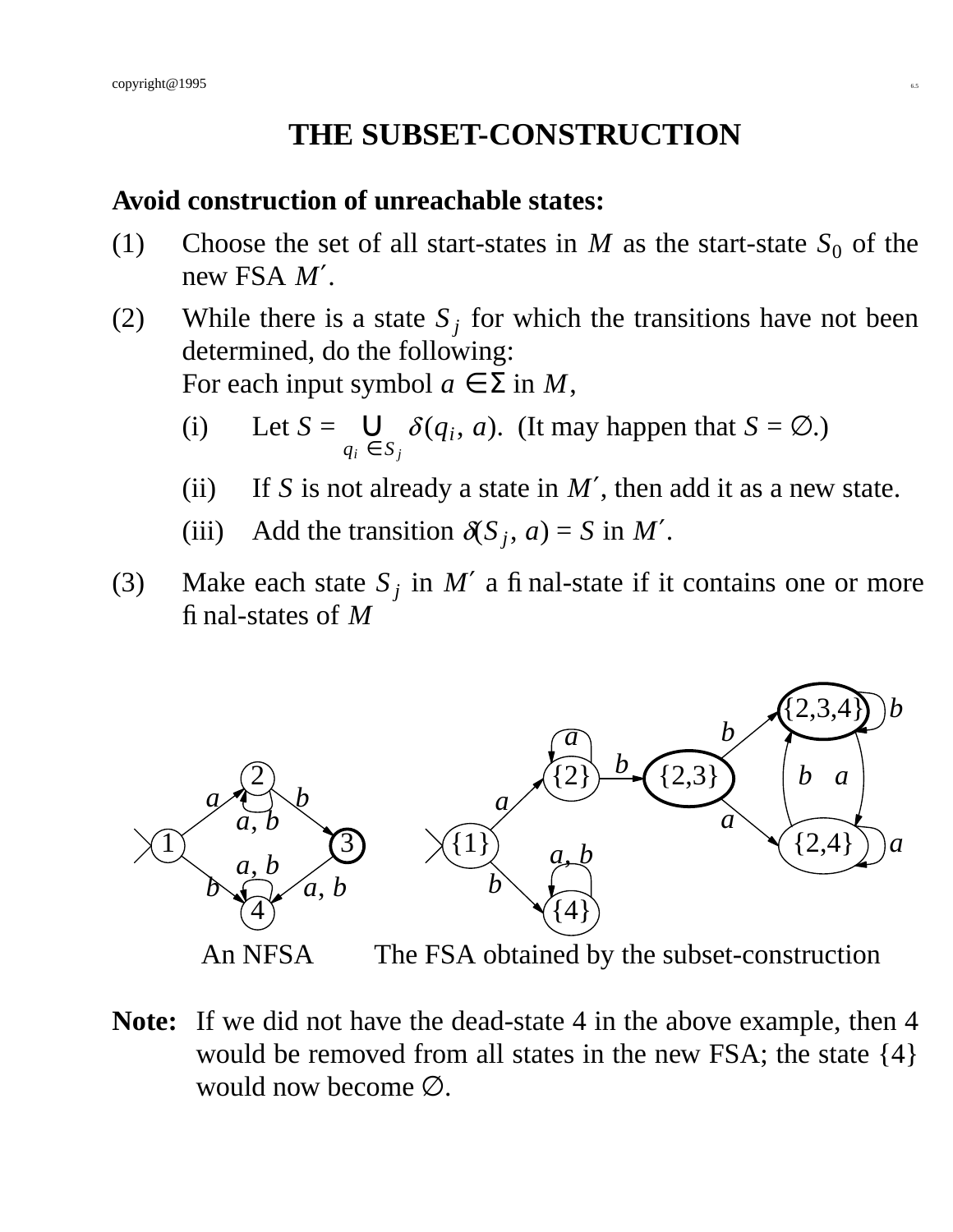## **EXERCISE**

1. Complete the partial description of the state *A* in the finite-state automaton  $M_{has-11}$  below for the language  $L_{has-11}$  (= the binary strings containing "11"), based on the descriptions of states *B* and *C*, to justify the transitions to and from *A*. Note that each state-description is in terms of the "past", i.e., the part of the input which is processed to arrive at the state.

$$
M_{has-11}: \quad \begin{matrix} 0 & 0, 1 \\ A & 0 \end{matrix} \quad \begin{matrix} 0 & 0, 1 \\ B & 1 \end{matrix}
$$
\n
$$
M_{has-11}: \quad \begin{matrix} A = \text{have not seen "11" and ...} \\ B = \text{have not seen "11" and just seen 1} \\ C = \text{seen "11"}
$$

Let  $M_{has-11}^r$  be the non-deterministic automaton obtained by applying the reversal-operation to  $M_{has-11}$ ;  $L(M_{has-11}^r) = L_{has-11}^r = L_{has-11}$ .

- (a) Give a suitable description in English for the states of  $M_h^r$ *has*-11 that would justify its transitions. What is the connection between these descriptions and the previous descriptions?
- (b) Show the FSA obtained from  $M_{has-11}^r$  by the subset-construction. Also describe the states of the new FSA in simple English in terms of the descriptions in (a).
- 2. Remove the redundant state 4 in the NFSA in page 6.4 and then apply the subset-construction. How does the result differ from the FSA shown above; do they accept the same language?
- 3. Apply the subset-construction for the NFSAs in page 6.1.
- 4. Consider a deterministic FSA for verifying multiplication of binary numbers by 3, with the usual least significant bit on the right. Also, consider a similar FSA for verifying multiplication by 2. The input alphabet for these machines should be  $\{b_0, b_1, b_2, b_3\}$ . Now, obtain a non-deterministic FSA for verifying multiplication by either of 2 and 3; convert it to a deterministic form.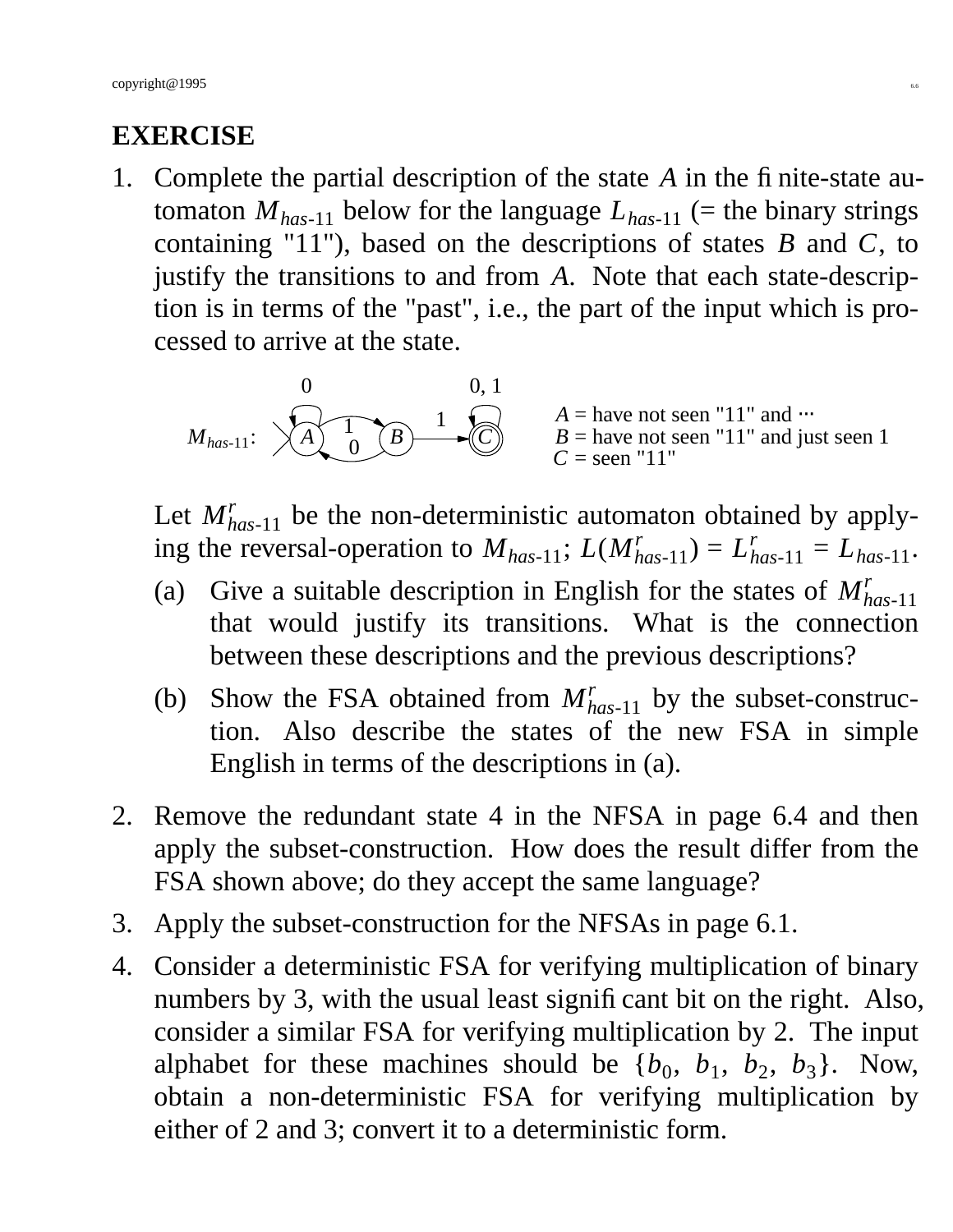### **PROJECTION OF A LANGUAGE AND** <sup>λ</sup>**-TRANSITION IN AN FSM**

### **Projection:**

- If  $x = x_1 c x_2 c x_3 \cdots c x_k$ , where some of  $x_i$ 's can be  $\lambda$ , none of  $x_i$  contains *c*, and  $k \ge 1$ , then the projection  $\Pi_c(x) = x_1 x_2 \cdots x_k$ , which is simply *x* minus all occurrences of *c*.
- $\Pi_c(L) = {\Pi_c(x): x \in L}.$

## **Theorem:**

- For any language *L* and the symbols  $a \neq b$ ,  $\Pi_a(\Pi_b(L))$  =  $\Pi_b(\Pi_a(L)))$ .
- If *L* is a regular language, then there is NFSM for  $\Pi_c(L)$  containing <sup>λ</sup>-transitions.

#### **Example.**

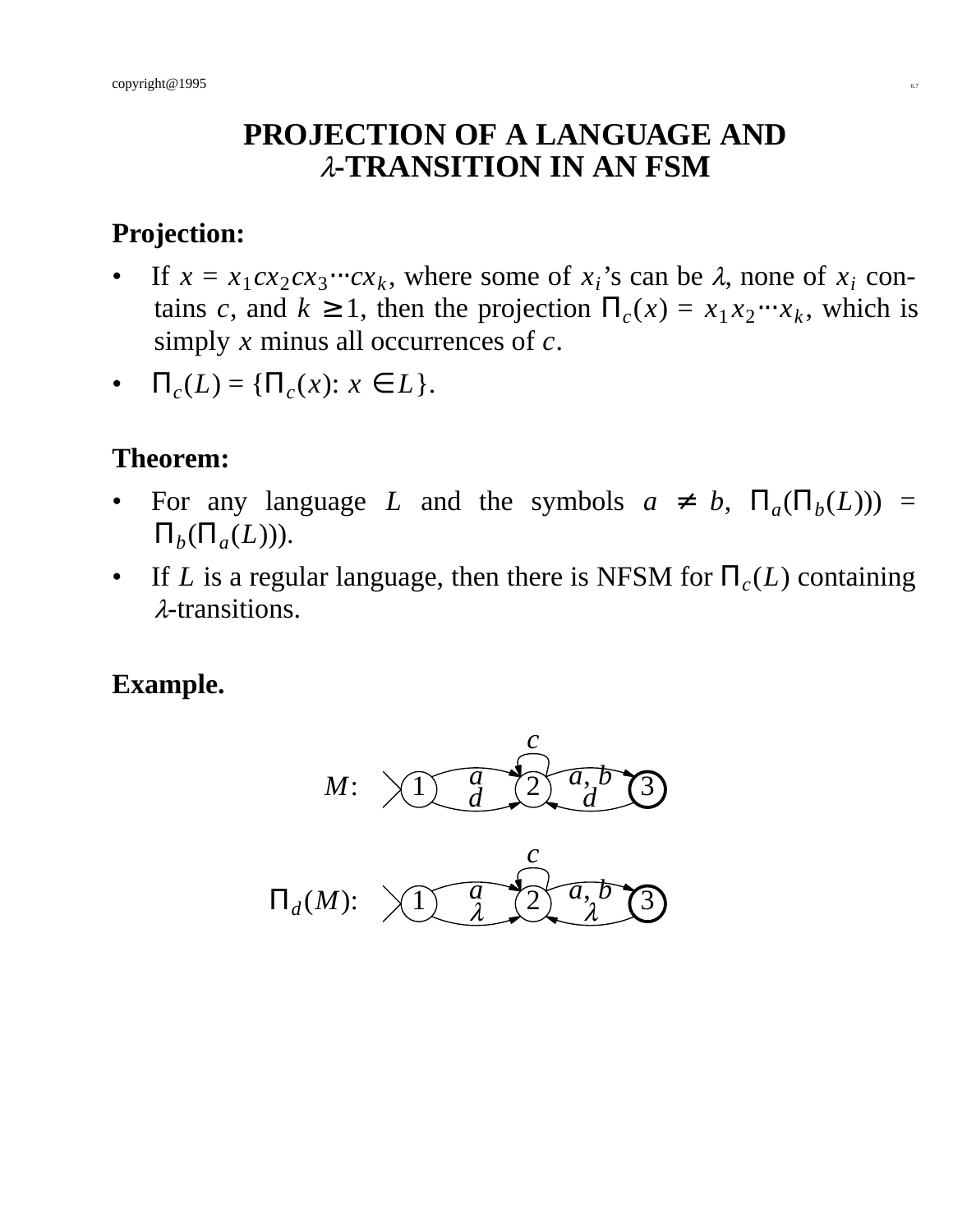## **ELIMINATION OF** <sup>λ</sup>**-TRANSITIONS**

#### <sup>λ</sup>**-transition:**

The FSA can change its state without reading an input symbol.



#### **Elimination of** <sup>λ</sup>**-moves in** *M* **gives possibly an NFSA** *M*′**:**

- *M* and *M'* have the same states, and the same final-states.
- $M'$  may have multiple start-states (due to  $\lambda$ -transitions from startstate of *M*) and non-deterministic transitions.
- $\bf$  **Define:** ) = { $q_j$ :  $q_j$  is reachable from  $q_i$  by zero or more  $\lambda$ -transitions };  $q_i \in \lambda(q_i)$ .

### **Algorithm:**

- (1) Make each state in  $\lambda(q_0)$  a start-state in M'.
- (2) For each  $\delta(q_i, a_j) = q_k$  in *M* for  $a_j \neq \lambda$ , let  $\delta(q_i, a_j) = \lambda(q_k)$  in *M'*.

**Example.** For above *M*,  $\lambda(1) = \{1, 2\}$ ,  $\lambda(2) = \{2\}$ , and  $\lambda(3) = \{2, 3\}$ .

*M*′ : 1 2 *a*, *b*, *c a* 3 *a*, *b*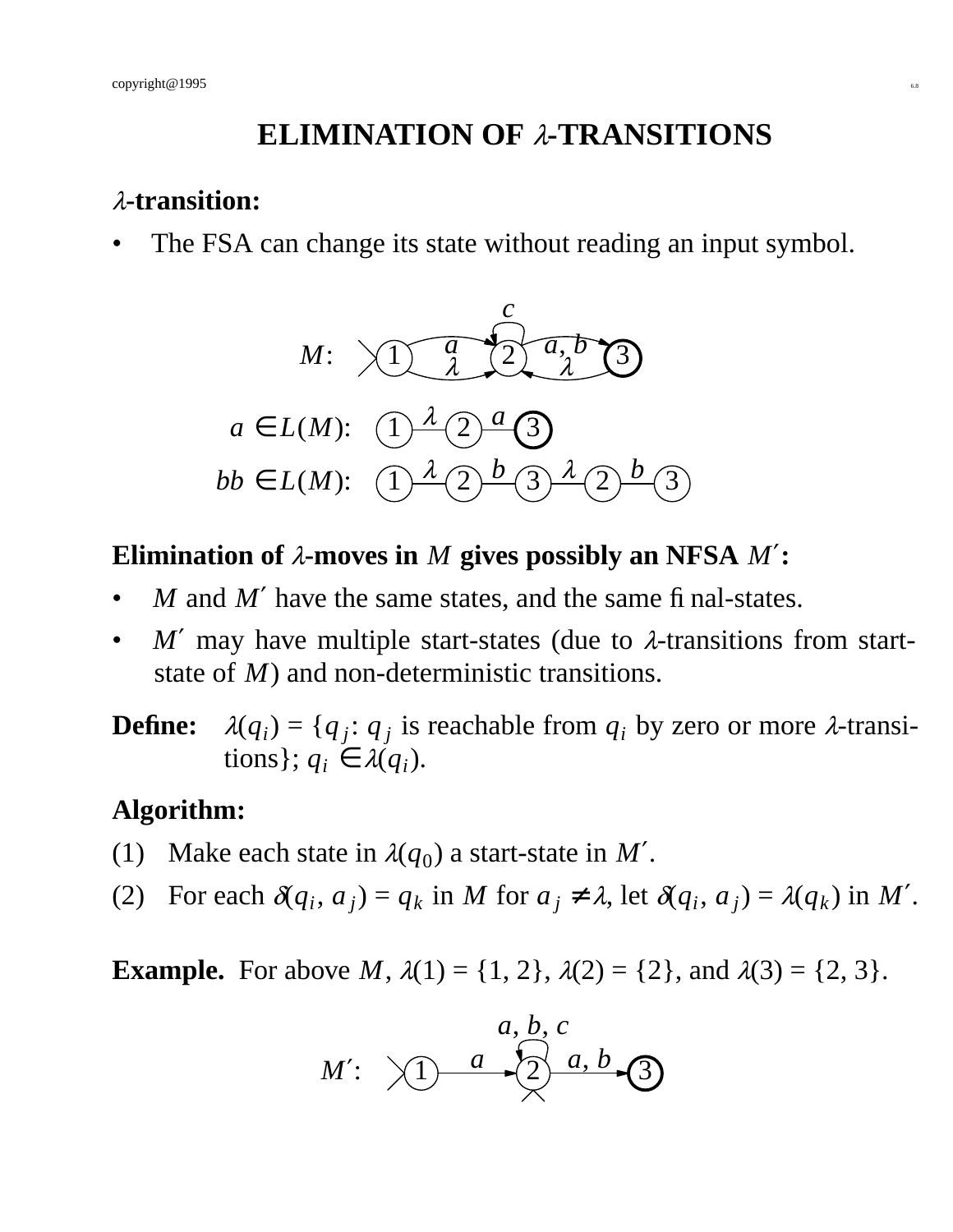## **THE EFFECT OF INTRODUCING ERRORS IN A REGULAR LANGUAGE**

#### **Language** *L* **modified by** *one replacement error:*

- $RE_1(L) = \{x: x \text{ differs from some } y \in L \text{ in one position}\}.$
- *L* and  $RE<sub>1</sub>(L)$  have the same alphabet.

If *L* is regular, then  $RE<sub>1</sub>(L)$  is also regular.

**Example.** If  $L = L_{0-div-2} = L_{0-even}$ , then  $RE_1(L) = L_{0-odd}$ .

 $L_{0-even} = \{\lambda, 1, 00, 11, 001, 010, 100, 111, \cdots\}$  $L_{0-odd} = \{ 0, 01, 10, 000, 011, 101, 110, \dots \}$ 

# **Building an**  $M(RE_1(L))$  from  $M(L)$ :

The construction below applies to any FSA.